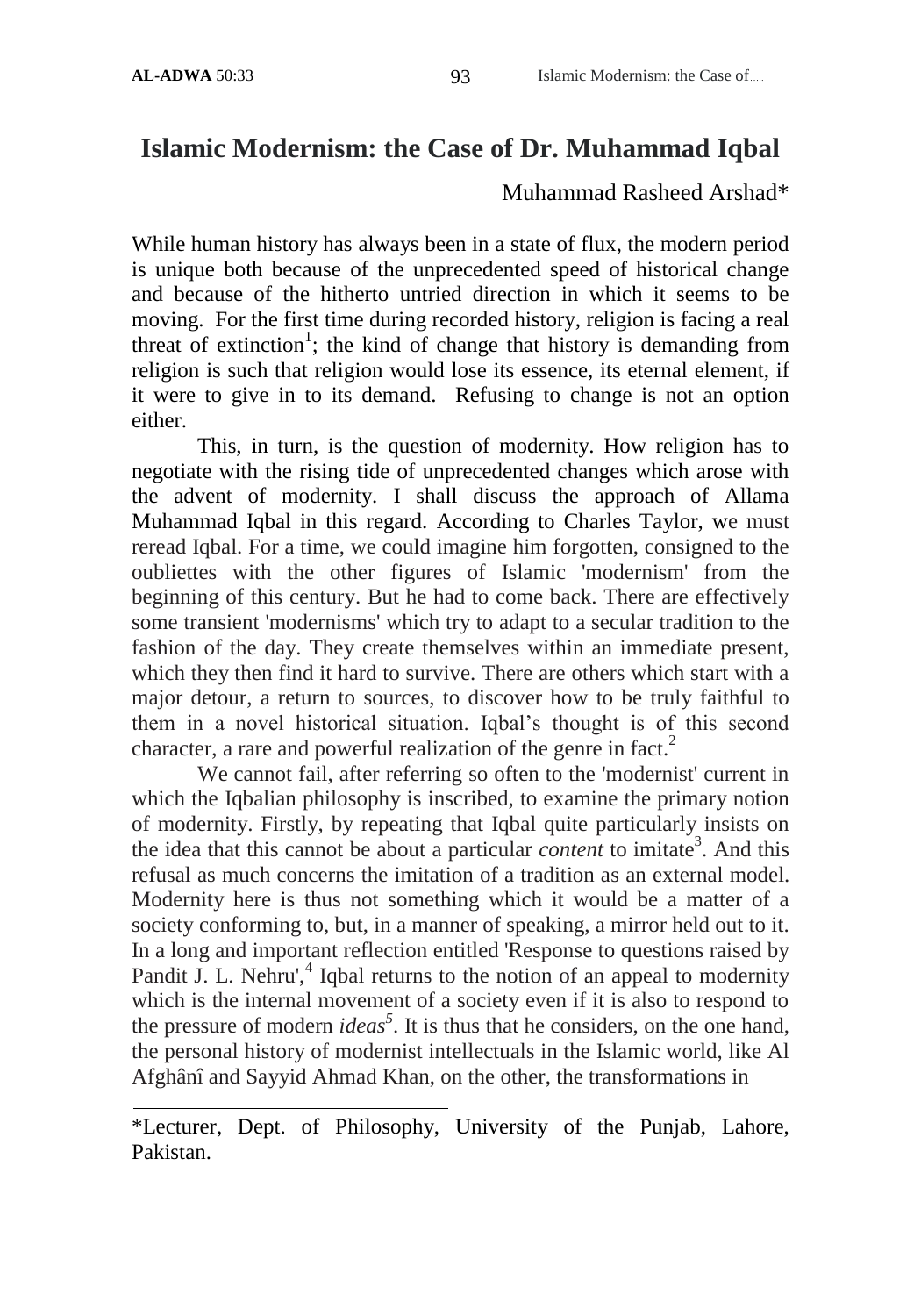Turkey. Just as, he declares, we cannot say that these intellectuals were Westernized when they were in the first place the outcrop of the old traditional school, we also—and he is responding directly to a statement of Nehru's–cannot say that the modernization undertaken in Turkey meant that this country had ceased to be Muslim. Whether it is a matter of the necessity of also having a materialist perspective on the world or other questions such as the use of Turkish language written in Roman characters or the abolition of the caliphate with the separation of Church and State, there is nothing in these, Iqbal says, that cannot be referred, ultimately, to an *internal* principle of movement, to the *ijtihad* of an Islamic country.<sup>6</sup>

Rather than a particular content that is modern, then, we can refer to an *attitude* of modernity, thus making use of an important and useful distinction employed by Michel Foucault, who specifies it as an ethos.<sup>7</sup> An *ethos* that is both belonging and task, such indeed is the principle that is at work in modernist thought and that can be defined using the illustration he finds in Amir Ali's conclusions concerning the status of women in the Islamic world. When the author of the *Spirit of Islam* indicates that, on this issue, Islamic societies must move with the advances of civilization, it is not an appeal to conform to civilization or modernity. It is by knowing how to go back to Islamic history and to the *process of civilization* that it bears to constitute, in the present and for this time, its *sense*, which is to say the direction it indicates.<sup>8</sup>

Whether we regard him as a poet or a thinker or a statesman. Iqbal is pre-eminently the voice of Muslim culture in the modern world<sup>9</sup>. In its deepest and widest sense, culture implies an outlook on life, a *weltanschauung*, a pattern of thought and conduct manifesting itself in various aspects of civilization, particularly in the field of arts and sciences. It is essentially seeking concrete expression in space and time. In this sense, Iqbal is the outstanding spokesman we have of the cultural movement of Islam. Since the rise of Western civilization and the problems it has posed for the world of Islam during the last four centuries or so, the Muslims have not only had to face superior weapons and military technique of Western armies but also still a greater challenge from western ideas and values, the onslaught of which has been even more fierce than that of military forces<sup>10</sup>. The new imperialism of the west brought in its wake, Nationalism, racialism, capitalism and its antithesis, communism. The Muslims who, by that time, had been cut off from their cultural moorings, could hardly interpose any resistance to this invasion $11$ . As a result, the world of Islam lost its coherence and direction, and taking its inspiration from Europe, was reduced to a patch-work of nationalistic and racialistic states nourishing themselves each on its territory, on the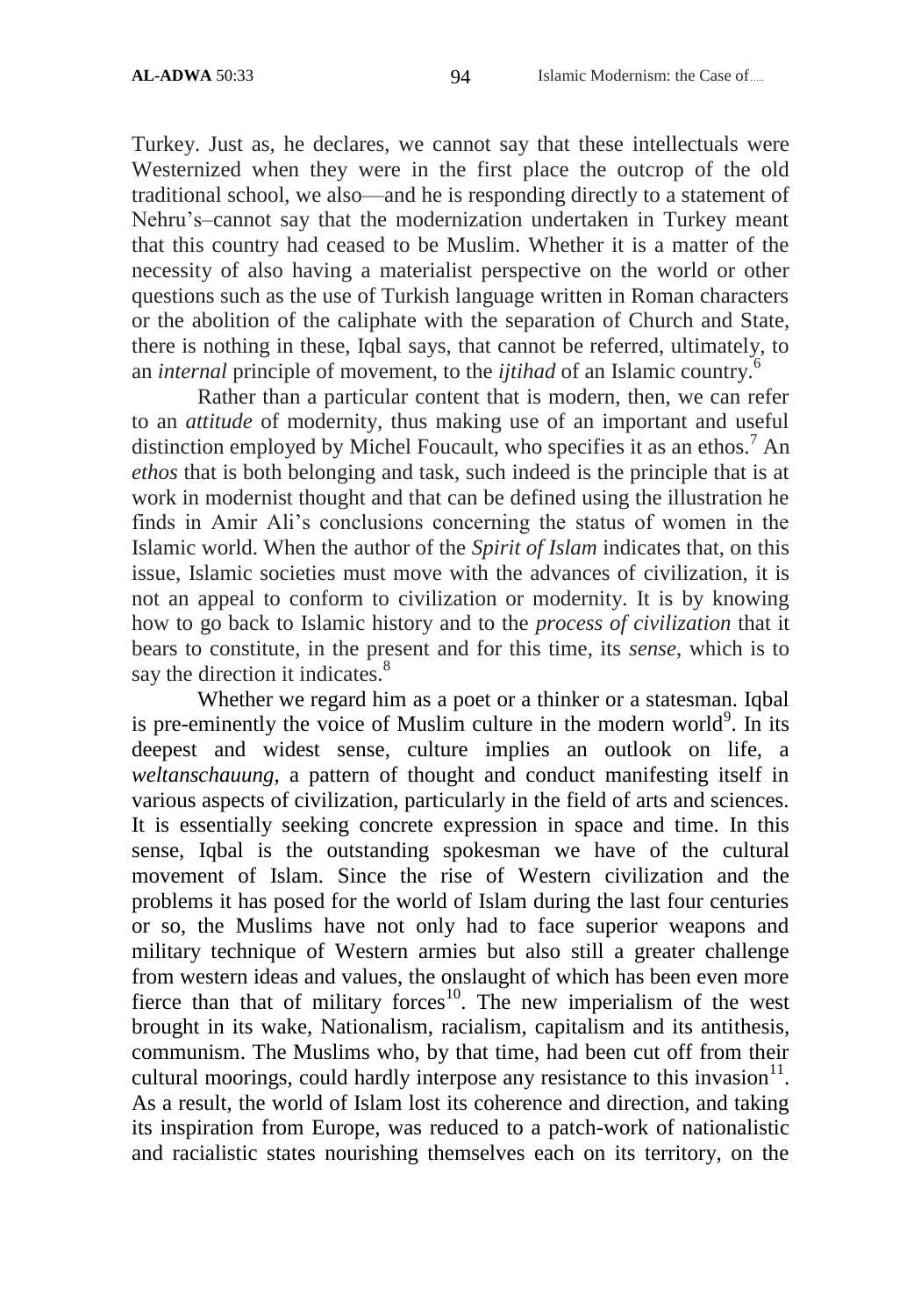glories, real or imaginary, of the pre- Islamic period of their history. Iqbal has been at pains to point to the repeated appeals of the Qur'an to history and Nature, and to emphasize that the Muslims were the first to see the shortcomings of Greek syllogism and to develop and bring into use the inductive method of observation and experiment on which, their own scientific achievements were based and which they passed on to Europe when, as a result of political disintegration and the influence of a decadent mysticism, they had lost touch with the world of matter. One of the services that Iqbal has rendered to the World of Islam is to remind the Muslims that the modern Science and Technology, which unfortunately have become somewhat alien to the Muslim mind in our own day, are a part of the Muslim heritage, and in trying to acquire them to-day the Muslims are doing no more than reclaiming what belongs to them.  $12$ 

We can thus see in the attitude of modernity the imperative for a reading of history that would reconstitute its intention, according to the conditions and demands of the present and with the end of continuing to open the future by always further increasing the freedom of each and all  $13$ . It is this attitude, expressed with the greatest philosophical clarity in Muhammad Iqbal's work, which is at the foundation of the great constitutive themes of modernist Islamic thought<sup>14</sup>. Such an attitude is evident in its different representatives: the necessity of promoting the capacity of judging for oneself by making use of reason, reason as a faculty allowing a man to pursue the intention of religion which only in this way can address the whole of humanity, since thanks to reason the temporary can be distinguished from the permanent, the universal from the particular, etc.

One way to conceptualize Iqbal's intellectual project as a whole is to think of it in terms of his desire to re-establish religion, Islam in particular, on rational foundations<sup>15</sup>. Iqbal is well aware that philosophical inquiry, like scientific inquiry, is destined to remain provisional and openended, with no possibility of, or even any need for, a final resolution. On the other hand, he argues that "the essential aim of religion" is not a ceaseless and endless inquiry into the nature of truth, but "the transformation and guidance of man's inner and outer life."<sup>16</sup> Philosophy, like science, can hope to grow forever at a leisurely pace by means of extensive self-criticism and self-correction; it has literally all the time in the world to pursue truth.

Religious beliefs, on the other hand, are meant to be acted upon, they shape values that organize everyday behavior<sup>17</sup>. Since action and behavior cannot be postponed indefinitely, or to any significant extent even in the short-term, the religious enterprise is necessarily characterized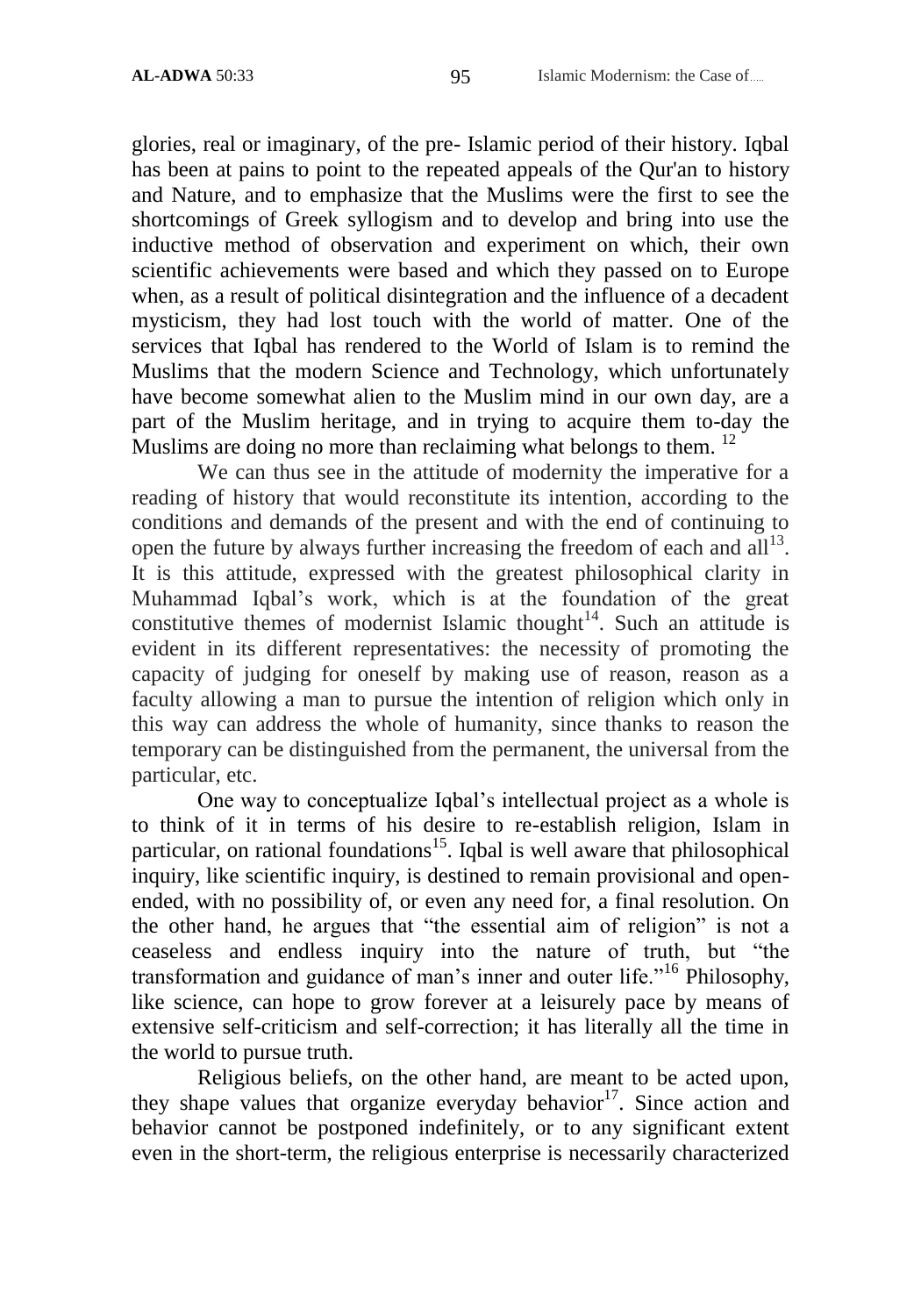by the quality of immediate relevance. At the same time, as Iqbal notes, it would be hazardous to justify one's actions and behaviors on "the basis of a doubtful principle of conduct<sup> $18$ </sup> and furthermore, it would be unsatisfactory to assume religious truth only because such an assumption helps "to regulate thought and conduct."  $^{19}$  Because of its practical nature, as opposed to the theoretical nature of both philosophy and science, religion has a much greater need as well as desire, not to mention urgency, to establish itself on rational foundations while searching for objective truth that has relevance for human transformation and guidance<sup>20</sup>.

Since these "rational foundations" upon which religion is to be established are themselves neither fixed, nor stable, but are directly dependent on the shifting states of human knowledge and understanding the process whereby the religious beliefs establish themselves rationally must be an ongoing one<sup>21</sup>. In other words, it is the cumulative human endeavor in the disciplines of philosophy and science that help produce the "rational foundations" upon which religion seeks to establish itself. As development in philosophy and science tend to transform and refine those foundations, they provide new opportunities and challenges for religion to make appropriate adjustments in its own quest. Theology has been performing this necessary and practical function of reconciling what Iqbal calls "the oppositions of experience"<sup>22</sup> within every religious community. An opposition of experience is a disparity or disharmony between the regions of human experience. As each new development in human knowledge and understanding brought up a previously unrecognized opposition of experience or introduced a new twist into an ancient one, theology responded to the ensuing crisis by offering some form of reconciliation.

Two caveats are in order. First, even though Iqbal's intellectual project is a form of theology, due to the practical nature of religious concerns this term should be understood as a broadly conceived intellectual endeavor inseparable from applied ethics<sup>23</sup>. Second, Iqbal's concern with Islam is illustrative of his concern with the spiritual growth and expansion of humanity as such, not an indication of the parochialism<sup>24</sup>. Being a Muslim, it is natural that Iqbal's primary focus is on reconciling the oppositions of experience that he encounters within his own Islamic context; in terms of applied ethics, to re-establish Islam on rational foundations holds the promise of re-constructing the Muslim self, both individual and collective, after its disintegration in the recent past<sup>25</sup>. Yet, there is a universal significance to Iqbal's work as well. Just as the Muslim individual cannot achieve an optimal self-growth in isolation from his/her community, the Muslim community is also incapable of achieving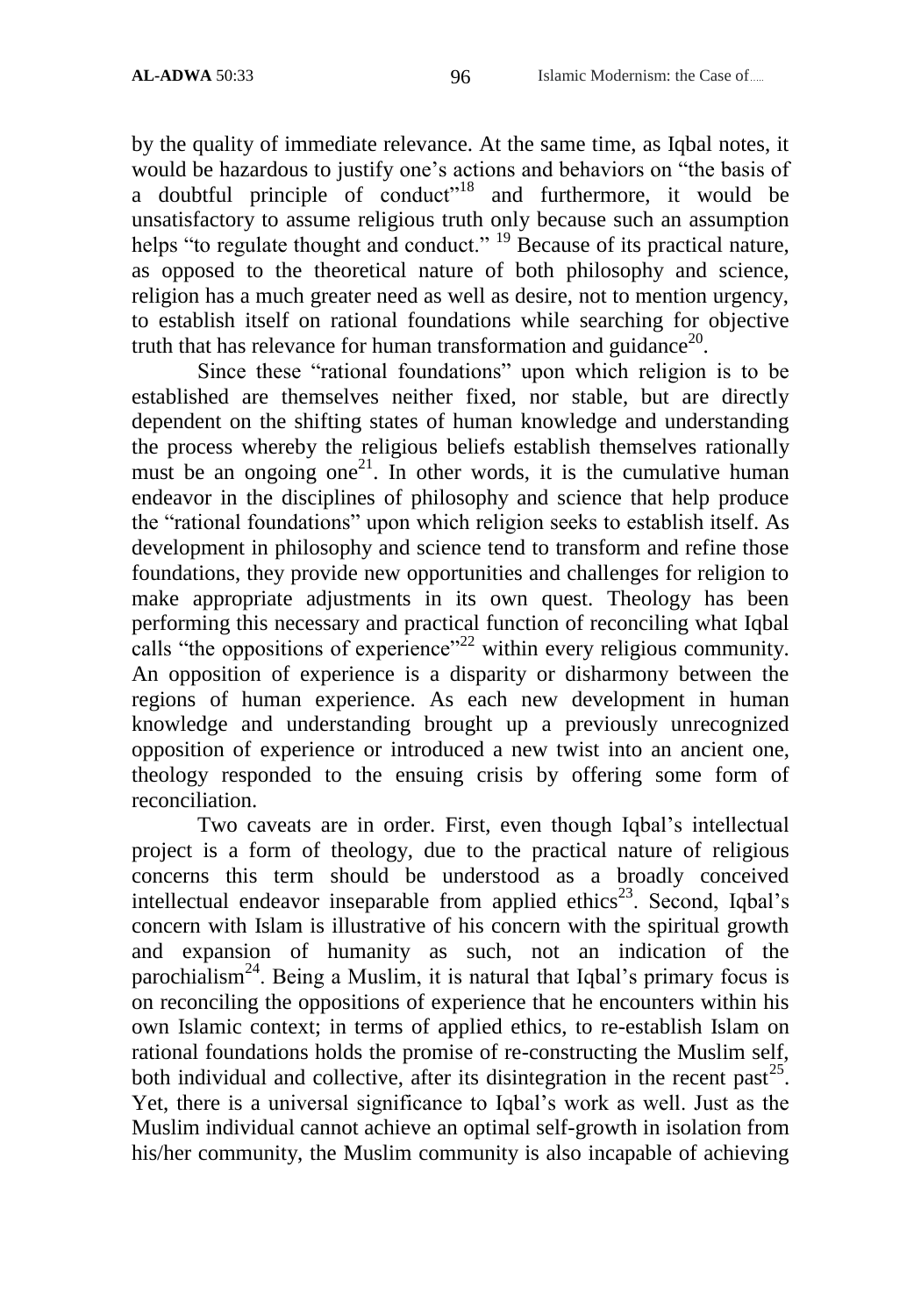such growth for itself in isolation from the larger human community<sup>26</sup>. The interconnected nature of reality is such that human spiritual growth and expansion will either occur for everyone, or it will occur for no one.

Within the particular, Islamic context of Iqbal's intellectual project, two factors make him recognize the importance as well as the difficulty of re-establishing Islam on rational foundations: first, the relative stagnation in Islamic theology during the last five hundred years or so, and second, the radical change in philosophical premises brought about by the Enlightenment and the Scientific Revolution. The way in which he goes about dealing with these challenges is highly instructive, not only for contemporary Muslims concerned with the revival and revitalization of Islamic culture but also for any community that faces the challenge of reconciling oppositions of experience in its own context<sup>27</sup>. To identify Iqbal's basic approach, I turn to the work of Peter Berger, a contemporary sociologist of religion. In the late 1970's, Berger argued that religion has three fundamental choices in how it deals with the secularizing influence of modernity; these he called the deductive, the reductive, and the inductive options. Berger's typology may appear simplistic today, but it remains a useful guide for charting the encounter between religion and modernity, as well as for appreciating the unique significance of Iqbal's approach. In the following paragraphs, I summarize the three options.  $28$ 

The deductive option, according to Berger, "is to reassert the authority of a religious tradition in the face of modern secularity."  $29$  In this option, the representatives of religion refuse engagement or compromise with contrasting or alternative view being espoused by the modern secular society, insisting on the unchanging truth of the traditional meanings of their religious beliefs and practices, and asserting that contrasting views and practices must be rejected as partially or totally wrong. In extreme cases, this option can lead to the intellectual isolation of the religious community that chooses to follow it, as well as a tendency toward "fundamentalism". Within this option, what differentiates traditionalism or religious conservatism from full-blown fundamentalism is the much greater influence of modernity in the latter case, since traditions are themselves composites rather than monolithic, the deductive option is an appropriation of selected parts of the tradition as opposed to a commitment to the entire range of ideas and experiences embodied in it. Even though proponents of the deductive option may not acknowledge their debt, their choice of privileging certain parts of the tradition over others is in direct response to what they see as the most threating aspects of the modern challenge.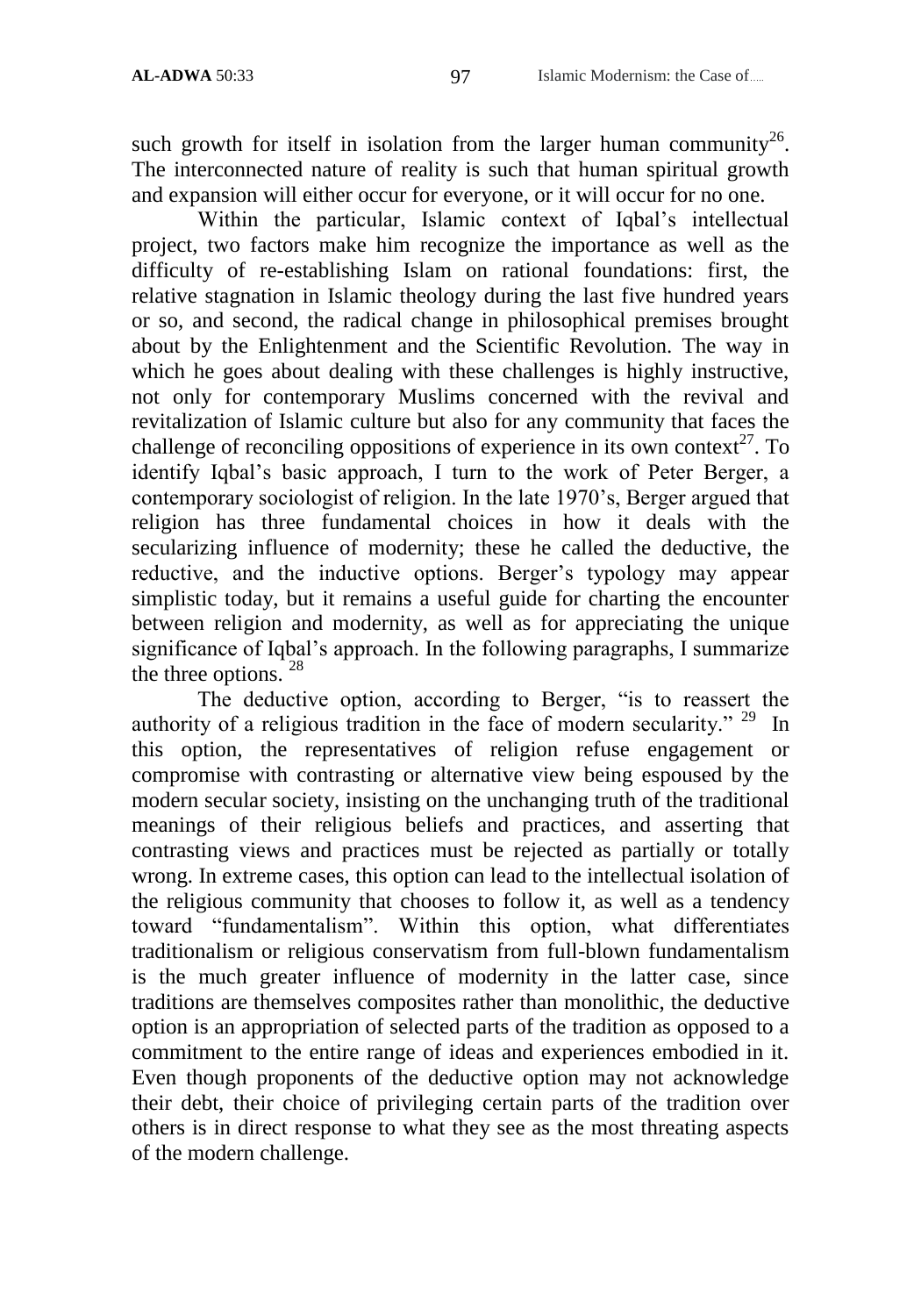Next in Berger's typology is the reductive option. According to Berger, to choose the reductive option is "to reinterpret the tradition in terms of modern secularity, which in turn is taken to be a compelling necessity of participating in modern consciousness.<sup>30</sup> In this option, the desire not to miss the advantages of mainstream secular society leads the representatives of religion to reinterpret the tradition in light of prevailing modern views. Initially, the intention is to be critically cautious and selective in the reinterpretation but gradually more and bigger compromises are made with increasing frequency and boldness. In the end, religion becomes so secularized and de-mythologized that it appears as just another version of modern secularity. The problem originates in the motive that drives the reductive option. i.e., the desire to participate in the benefits and advantages of secular modernity, as opposed to the desire for maintaining a commitment to the religious tradition in the face of rapid social and cultural change.

Berger's third type is the inductive option. For Berger, the "inductive option is to turn to experience as the ground of all religious affirmation, one's own experience to whatever extent this is possible, and the experience embodied in a particular range of traditions.<sup>31</sup> In this option, an effort is made to build religious faith on the basis of concrete human experience, including the religious experiences of all varieties. One must argue on the basis of "empirical evidence," which implies "taking the human experience as the starting point of religious reflection and using the methods of the historian to uncover those human experiences that have become embodied in the various religious traditions.<sup>32</sup> In the end, Berger shows an inclination towards this third option; partly for a different set of reasons, it turns out that Iqbal also chooses the inductive option.

While the above description of the deductive, reductive, and the inductive options are relatively straightforward, to identify a particular argument or position in terms of one of these options may not be a simple procedure; in some cases very similar to identical conclusions may result from the independent application of each of the three options. To identify each option as such, the inquirer must pay attention to how a conclusion is reached, more or less irrespective of what that conclusion may be. This calls for an analysis of the underlying logic or reasoning style of each of these three options. Since Berger himself did not explore this aspect of his typology, I suggest that Bruce Lawrence's formulation of the nature of modern thinking be used to enhance the precision of Berger's three options. In his study of fundamentalism, Lawrence argues that "the formulation and exposition of intuitively conceived, implicitly held dyadic constructs is the gist of modern thinking." (Lawrence, 30) He shows that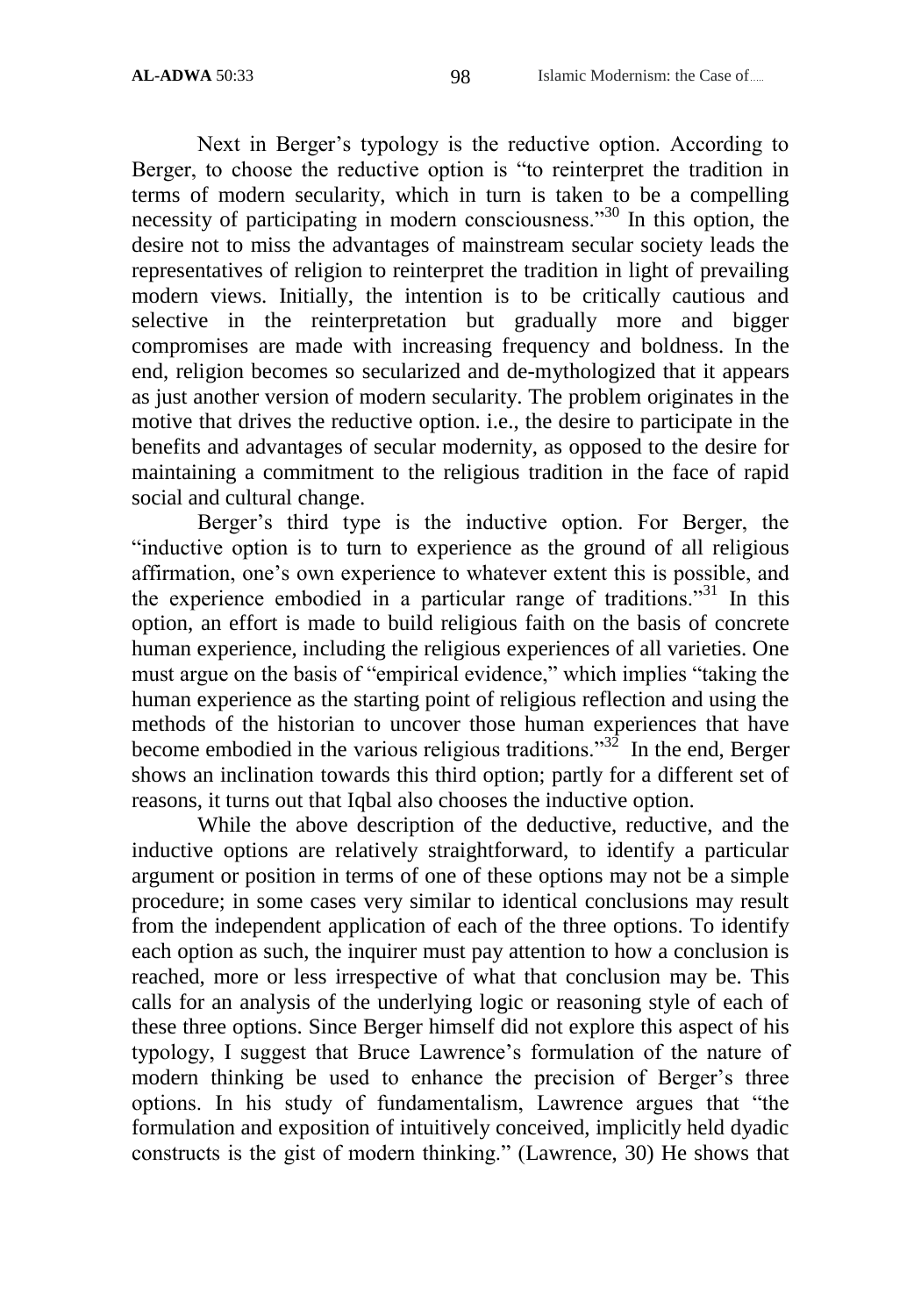these "dyadic constructs" can be handled in one of two ways. "Contraries" pose sharp differences… but they never allow the contrast to exclude the possibility of rapprochement and even, from time to time, inversion." This is not true of contradictions, which are "incommensurate opposites," so, between them, there can be no "dialectical or sympathetic interaction but only stark juxtaposition," no communication or compromise but endless hostility.<sup>33</sup> For Lawrence, the tendency to handle dyadic constructs as contradictories is a feature common in many forms of modernity and fundamentalism.

By using Lawrence's argument to augment the precision of Berger's typology, the following points may be noted. The deductive option tends to create sharp dichotomies by emphasizing those aspects of the religious tradition that appear as farthest away from modern secular sensibilities and by downplaying the significance of similarities or overlaps. This indicates an underlying logic or reasoning style that handles dyadic constructs predominantly in the contradictory mode. The same is true of the reductive option. Even though these two options appear as polar opposites in a sociological sense, both are in fact products of the same psychological tendencies, as revealed in their use of the same underlying logic. For the three monotheistic religions of Judaism, Christianity and Islam, both the deductive and reductive options are particularly tempting because of the centrality in these traditions of a written scripture. A written scripture is experienced as fixed, closed, and unchanging; its teachings, when in terms of dyadic constructs, itself the hallmark of modern thinking. If such dyadic constructs are handled in the contradictory mode, they come to be viewed as incommensurate opposites offering stark either/or choices to the believers. Depending on whether one prefers the scriptural dictate or the imperative of secular modernity, one ends up choosing either the deductive or the reductive option. The deductive option inevitably leads into some form of fundamentalism while the reductive option produces different degrees of secularization. In contrast, the inductive option grounds itself in the entire range of human experience; as such, it implies the handling of dyadic constructs predominantly on the contrary mode, though without necessarily rejecting the value of the contradictory mode.

Why Iqbal decide in favor of the inductive option, given that the other two were more easily available to him? There were both negative and positive reasons for this choice. By the time Iqbal arrived in Cambridge, many Muslim societies, including his native India, had already experienced the onslaught of secular modernity in various degrees of intensity; first in the domain of politics, where they saw the increasing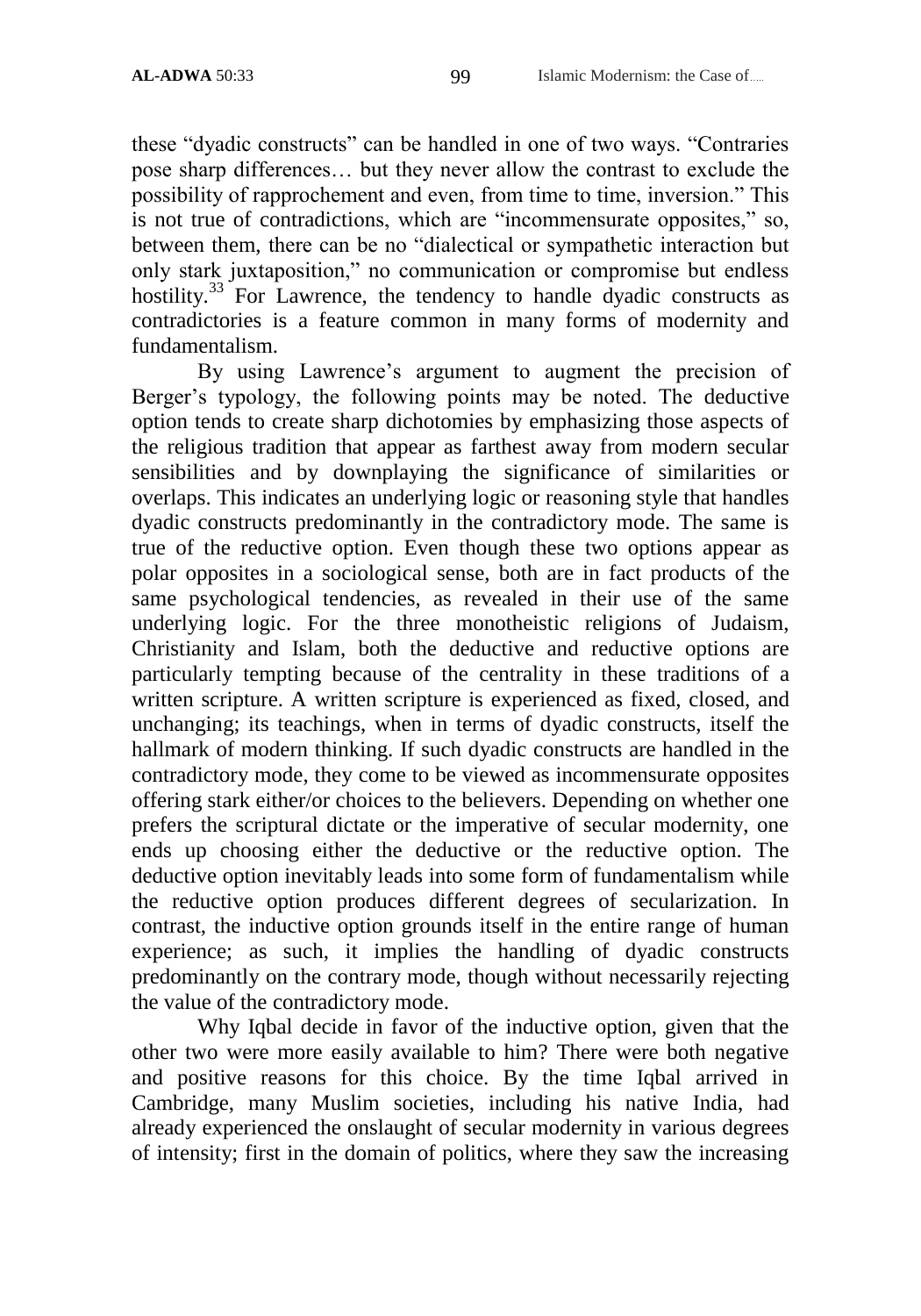domination of European colonial powers and the resulting disintegration of traditional Muslim institutions of education and  $law<sup>34</sup>$ , and then in the domain of ideas, where they witnessed the gradual crumbling of medieval forms of Islamic theology in the face of western science and philosophy<sup>35</sup>. The most common Muslim responses to the latter crisis during the nineteenth-century were along the lines of either the deductive or the reductive option. In Iqbal's native India, the twin intellectual movements of Deoband and Aligarh, both establishing themselves in the mid-to-late nineteenth-century, represent respectively the deductive and the reductive options. Both the trends influenced Iqbal, though, he was more exposed to Aligarh school of thought during his formative period through his various teachers and mentors<sup>36</sup>. It was obvious to Iqbal from the beginning that the Deoband approach did not offer any viable solution to the challenge of secular modernity beyond the necessary service it was performing in terms of the preservation and continuation of the inherited tradition and its spiritual legacy<sup>37</sup>. As a result, Iqbal was always more open to the Aligarh approach, at least in principle, though he also developed close relations with numerous classically trained ulama and continued to seek their guidance on specific issues<sup>38</sup>. His independent and critical attitude made him recognize significant shortcomings in both the Aligarh and the Deoband approaches.

At the beginning of the twentieth-century, Iqbal's realization that the deductive and the reductive options were veritable dead-ends was already pushing him in the direction of a fresh alternative. While many Muslims would continue to follow these options in various guises and disguises throughout the twentieth century and into the twenty-first, it was a sign of Iqbal's genius that he recognized the need to transcend both of these options well before their failures became obvious to most observers<sup>39</sup>. Iqbal, therefore, went on to develop his own approach to the challenge of secular modernity, a remarkable actualization of Berger's inductive option.

We must note that, in addition to his dissatisfaction with the already tried-and-tested inductive and reductive options, there were at least three positive factors that account for Iqbal's preference for the inductive option. These include (1) his understanding of the nature of secular modernity, particularly modern science; (2) his understanding of the nature of religious resources that he had at his disposal, particularly the Quran and (3) the basic structure of his personality (most likely the morally oriented variety of the introverted intuitive type, in Jungian parlance) and the resulting temperament (independent and mystical).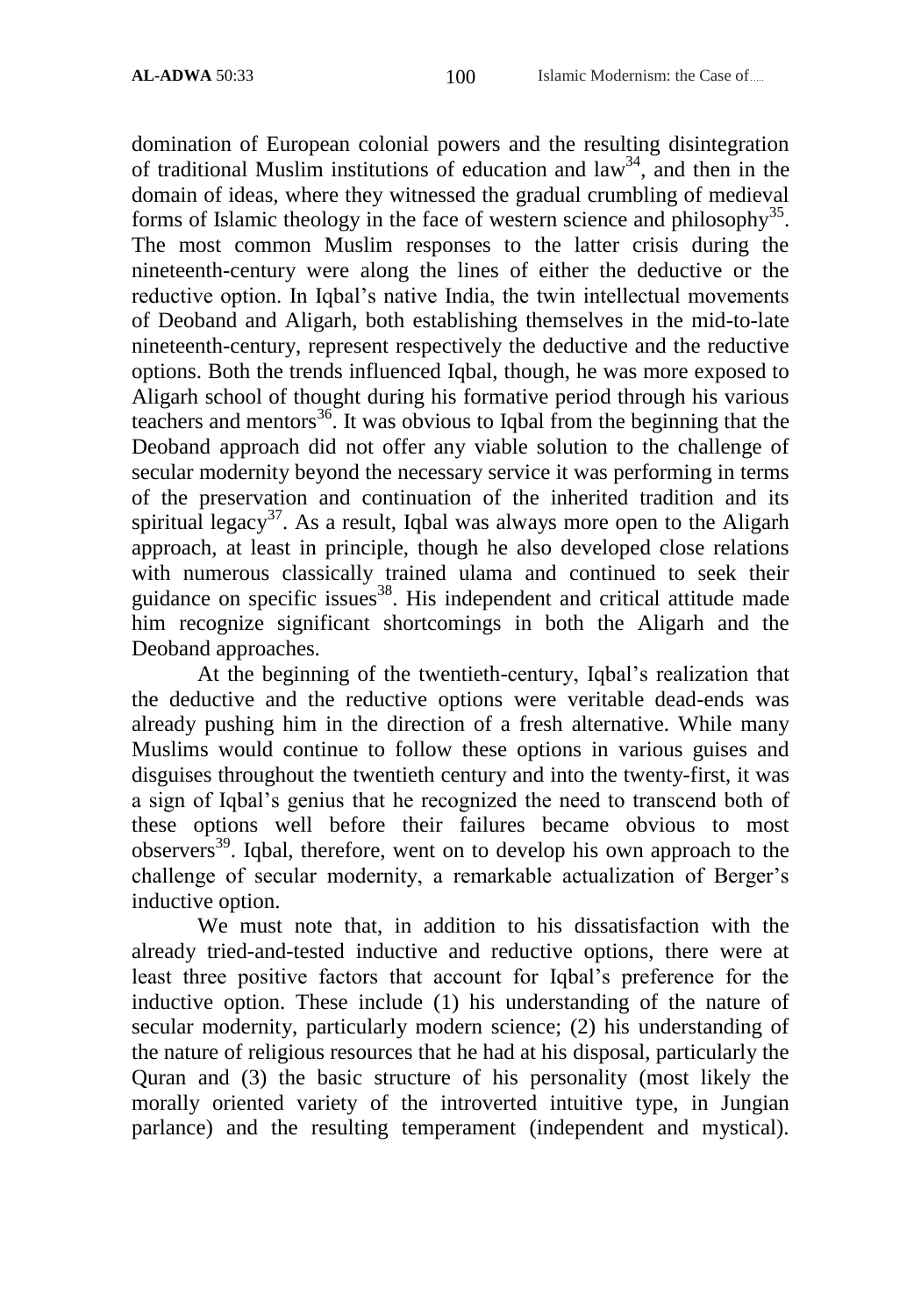Taken together, these three factors made it practically inevitable that Iqbal would pioneer the inductive option in modern Islam.<sup>40</sup>

Iqbal avoids the deductive trap by approaching the Qur'an as a living scripture, one that reveals its inherent possibilities according to the needs and capacities of the reading community; one that identifies "change" as one of the great signs of  $\ddot{\text{God}}^{41}$ .

Nor is he willing to accept the reductive claim that the world has progressed too far ahead for an ancient text to be of any further use. On the contrary, Iqbal is insistent in his judgment that Qur'an remains unsurpassed as a source of guidance; in fact, the more human knowledge and understanding advances, the more generously the Qur'an is willing to reveal its hidden treasures, particularly to those who are most in tune with its spirit. It is no exaggeration to suggest that Iqbal's appreciation of and devotion to the Qur'an is unparalleled among modem Muslim intellectuals<sup>42</sup>. Arguing against the reductive option that leans towards modern forms of ethnic or territorial nationalism, Iqbal insists on the need to re-organize the community of Prophet Muhammad, peace be upon him, a community based on the love of a transcendent ideal $4^3$ . He maintains that individual Muslim will not be able to organize themselves into the community of Muhammad without adherence to and reliance upon the Qur'an.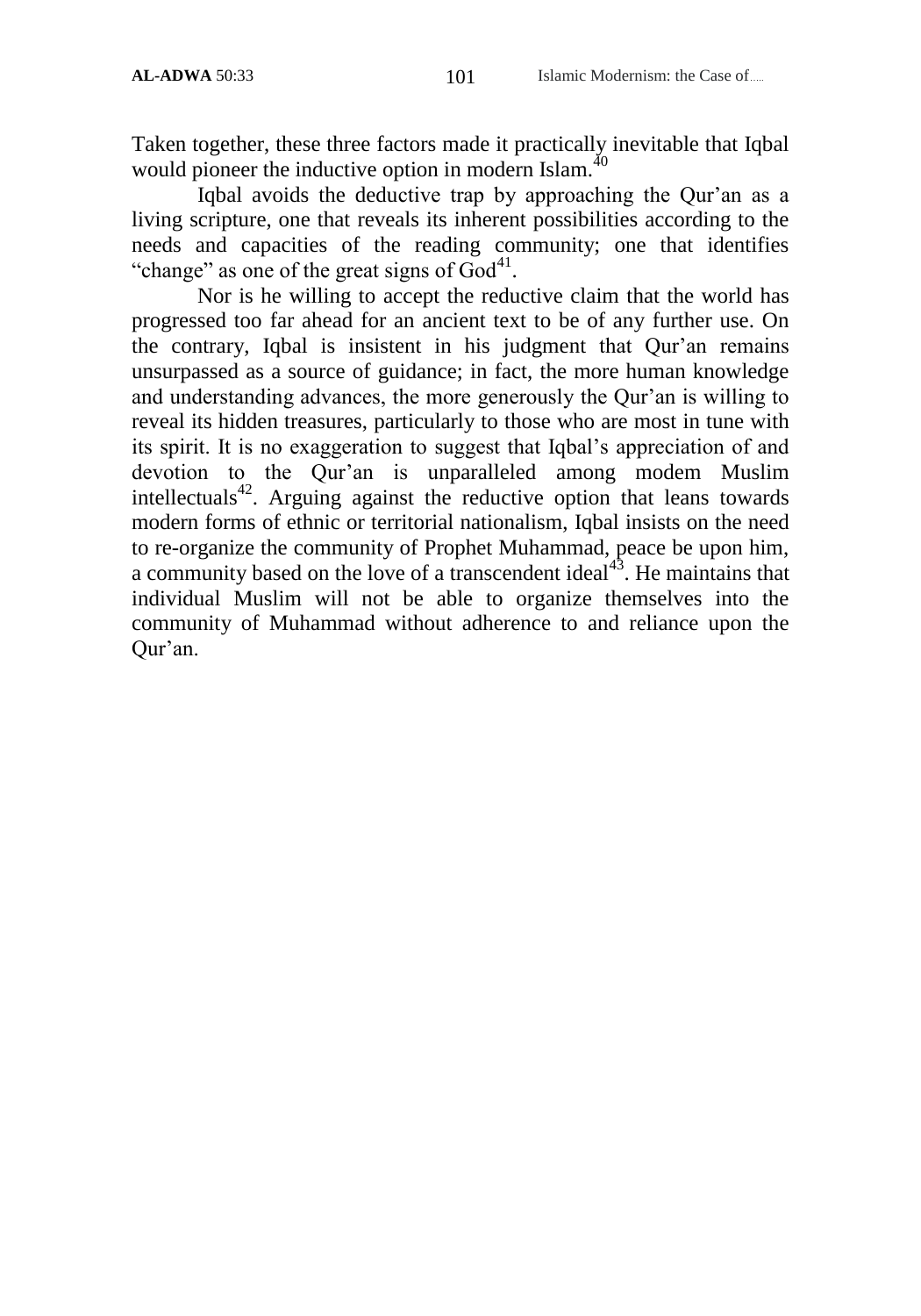## **References**

| $\mathbf{1}$   | Hood, Ralph W. Jr. and Peter C. Hill; Bernard Spilka. The            |
|----------------|----------------------------------------------------------------------|
|                | Psychology of Religion: An Empirical Approach. New York:             |
|                | Guilford Publications, 2018. p 293.                                  |
| $\overline{2}$ | Diagne, Souleymane Bachir. Preface, Charles Taylor-Islam and         |
|                | Open Society. Dakar: Council for the Development of Social           |
|                | Science Research in Africa, 2010, p xiii.                            |
| 3              | Hillier, H. C., and Basit Bilal Koshul, editors. Muhammad Iqbal:     |
|                | Essays on the Reconstruction of Modern Muslim Thought.               |
|                | Edinburgh University Press, 2015.                                    |
| 4              | Tariq, Abdur Rahman. Speeches and Statements of Iqbal. Lahore:       |
|                | Sheikh Ghulam Ali, 1973, p 109-139.                                  |
| 5              | Khastgir, Amitava. "Muhammad Iqbal— The Reconstructive               |
|                | Philosopher." India International Centre Quarterly 18, no. 1 (1991): |
|                | 173-79.                                                              |
| 6              | Tariq, Abdur Rahman. Speeches and Statements of Iqbal. Lahore:       |
|                | Sheikh Ghulam Ali, 1973, p 130-134.                                  |
| 7              | Foucault, Michel. "What is Enlightenment?" in Ethics: Subjectivity   |
|                | and Truth. The Essential Works of Michel Foucault 1954-1984,         |
|                | Volume One, trans. Robert Hurley et al, 303-319. London: Allen       |
|                | Lane The Penguin Press, 1997, p 309.                                 |
| 8              | Diagne, Souleymane Bachir. Preface, Charles Taylor-Islam and         |
|                | Open Society. Dakar: Council for the Development of Social           |
|                | Science Research in Africa, 2010, p 52.                              |
| 9              | Schimmel, Annemarie. "Muhammad Iqbal 1873-1938. The                  |
|                | Ascension of the Poet." Die Welt Des Islams, New Series, 3, no. 3/4  |
|                | $(1954): 145-57.$                                                    |
| 10             | Brown, Daniel. W. "Islamic Modernism in South Asia: A                |
|                | Reassessment." The Muslim World, 87(3-4) (1997): 258-271-            |
| 11             | Rozehnal, Robert. "Debating Orthodoxy, Contesting Tradition:         |
|                | Islam in Contemporary South Asia." In Islam in World Cultures -      |
|                | Comparative Perspectives, Ed. Feener, R. Michael, 111-2. Santa       |
|                | Barbara, California: ABCCLIO, Inc. 2004.                             |
| 12             | Dar, Bashir Ahmad. A Study in Iqbal's Philosophy. Lahore: Sh.        |
|                | Ghulam Ali & Sons, 1971, p xii.                                      |
| 13             | Julia Adams; Elisabeth S. Clemens; Ann Shola Orloff. Remaking        |
|                | Modernity: Politics, History, and Sociology. Duke University Press,  |
|                | 2005, p 83.                                                          |
| 14             | Halepota, A. J. "Shāh Waliyullāh And Iqbāl, The Philosophers of      |
|                | Modern Age." <i>Islamic Studies</i> 13, no. 4 (1974): 225-33.        |
|                |                                                                      |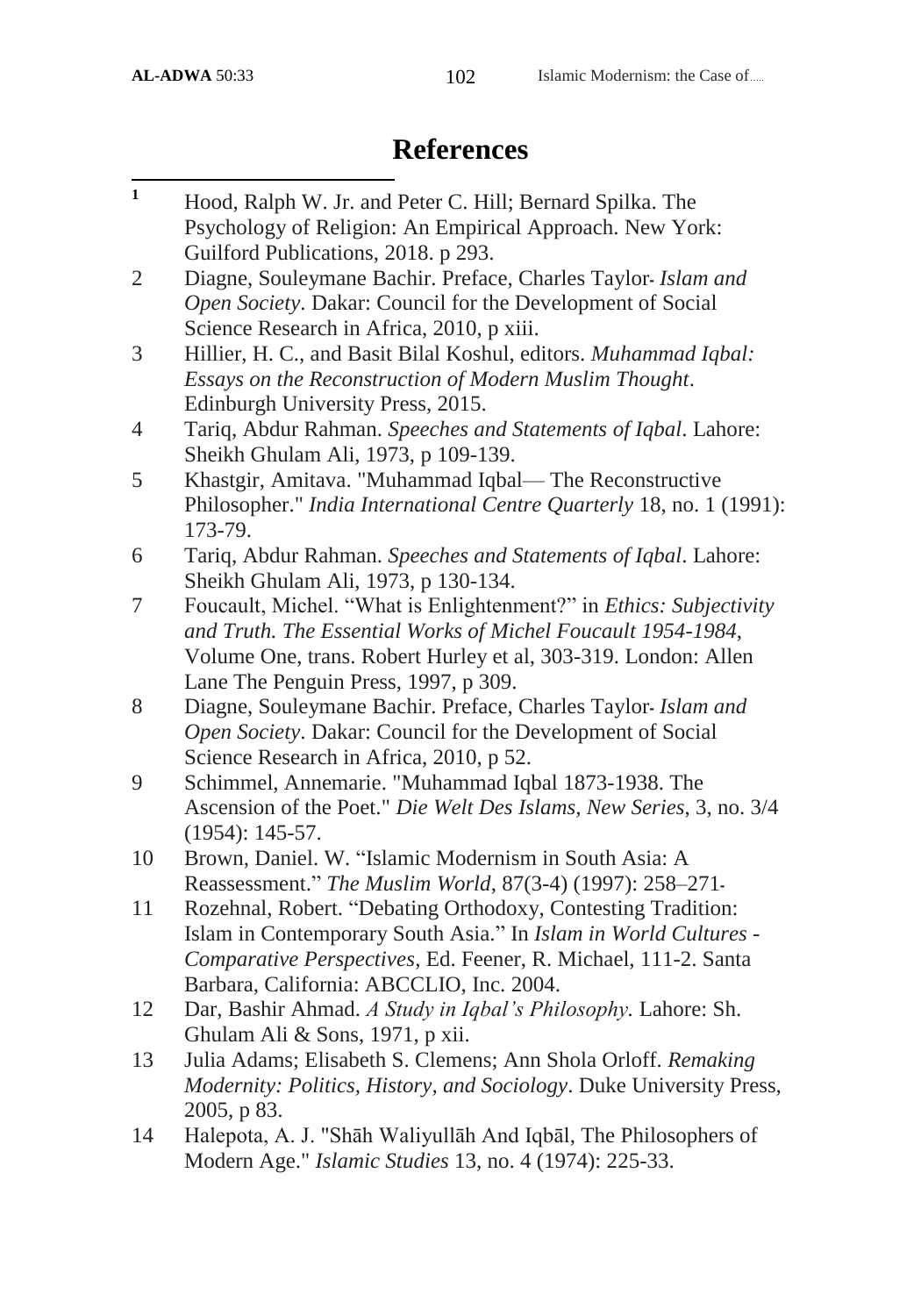$\overline{\phantom{a}}$ 

- 15 Parray, Tauseef Ahmad. "Islamic Modernist and Reformist Thought: A Study of the Contribution of Sir Sayyid and Muhammad Iqbal." *World Journal of Islamic History and Civilization*, 1 (2) (2011): 79- 93.
- 16 Iqbal, Muhammad. *The Reconstruction of Religious Thought in Islam*. California: Stanford University Press, 2013, p 1.
- 17 White, K. "Asking Sacred Questions: Understanding Religion's Impact on Teacher Belief and Action." *Religion & Education*, 37(1) (2010): 40–59.
- 18 Iqbal, Muhammad. *The Reconstruction of Religious Thought in Islam*. California: Stanford University Press, 2013, p 146.
- 19 Ibid p 3.
- 20 Rahman, Fazlur. "Iqbāl's Idea of the Muslim." *Islamic Studies* 2, no. 4 (1963): 439-45.
- 21 Durkheim, Emile. *The Elementary Forms of the Religious Life*. New York: The Free Press, 1915, p 28.
- 22 Iqbal, Muhammad. *The Reconstruction of Religious Thought in Islam*. California: Stanford University Press, 2013, p 2.
- 23 Khastgir, Amitava. "Muhammad Iqbal— The Reconstructive Philosopher." *India International Centre Quarterly* 18, no. 1 (1991): 173-79.
- 24 Schimmel, Annemarie. "Muhammad Iqbal 1873-1938. The Ascension of the Poet." *Die Welt Des Islams*, New Series, 3, no. 3/4 (1954): 145-57.
- 25 Aksoy, Nuriye. Meeting the challenges of modernity as experienced by Said Nursi, Muhammad Iqbal and Muhammad Abduh. Submitted as an MA thesis to Rutgers University Libraries, The State University of New Jersey. Retrieved from https://doi.org/doi:10.7282/T3765H5P.
- 26 Alexander Orwin. Redefining the Muslim Community: Ethnicity, Religion, and Politics in the Thought of Alfarabi. Philadelphia: University of Pennsylvania Press, 2017, p 196.
- 27 Ahmad, Aziz. "Problems of Islamic Modernism with Special Reference to Indo-Pakistan Sub-Continent." *Archives De Sociologie Des Religions* 12, no. 23 (1967): 107-16.
- 28 Afzaal, Ahmed. The Place of Qur'an/Scripture in Iqbal's Thought. Unpublished Manuscript, p 4.
- 29 Berger, L. Peter. *The Heretical Imperative: Contemporary Possibilities of Religious Affirmation*. Garden City, NY: Anchor Press, 1979, p 61.